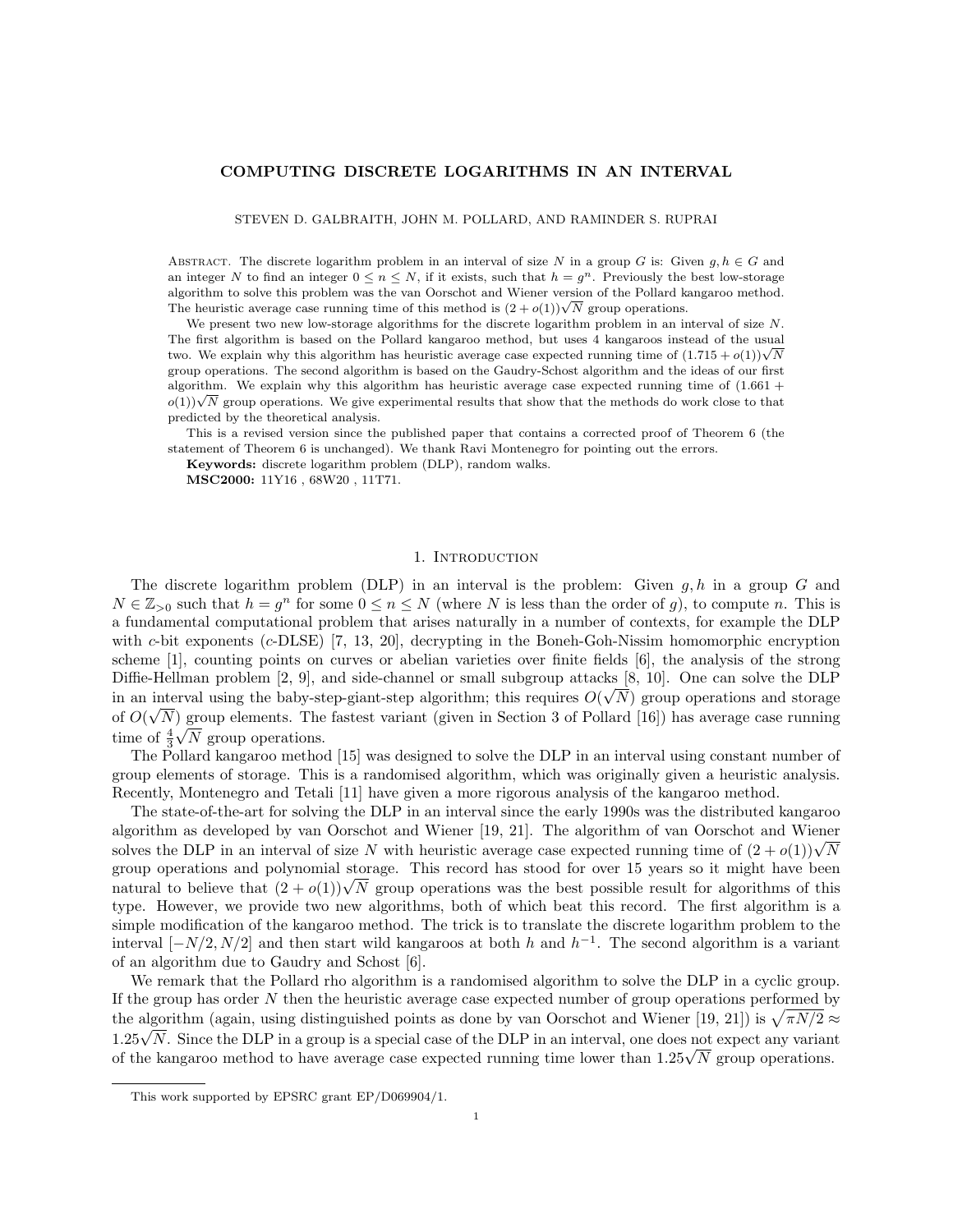In groups for which inversion can be computed much more quickly than a general group operation (for example, elliptic curves) then an improvement was recently given by Galbraith and Ruprai, using an algorithm due to Gaudry and Schost. The main result of [4] is an algorithm for the DLP in an interval of size The measure of Gaudry and Schost. The main result of [4] is an algorithm for the DLF in an interval of size  $N$  with heuristic average case expected running time of approximately  $(1.36 + o(1))\sqrt{N}$  group operations.

## 2. Background on the Pollard Kangaroo Method

We first briefly recall the Pollard kangaroo method using distinguished points as described by van Oorschot and Wiener [21] and Pollard [16]. To fix notation: We are given q, h and N (throughout the paper we assume N is even) and asked to find  $0 \le n \le N$  such that  $h = g^n$ .

For  $a, b \in \mathbb{R}$  we use the notation  $[a, b]$  to denote  $\{n \in \mathbb{Z} : a \leq n \leq b\}$ . One pictures the kangaroo method in terms of the exponents in the group. In other words, we identify a group element  $g<sup>n</sup>$  with the integer  $n \in [0, N].$ 

As with the rho method, the kangaroo method relies on a pseudorandom walk, however steps in the kangaroo walk correspond to known small increments in the exponent (in other words, kangaroos make small jumps). The tame kangaroo starts in the middle of the interval (i.e., at  $g^{N/2}$ ) and jumps towards the right. The wild kangaroo starts at the group element h (with unknown discrete log) and jumps to the right using the same pseudorandom walk. For both walks, one stores the current group element z and also some information about its discrete logarithm: for tame walks one stores y such that  $z = g<sup>y</sup>$  and for wild walks one stores y such that  $z = hg^y$ . On a serial computer one alternately jumps the tame and wild kangaroos. Every now and then a tame or wild kangaroo lands on a distinguished group element and this is stored in a sorted list, binary tree or hash table together with a flag indicating whether the kangaroo was tame or wild and the corresponding value  $y$  as above. Once the same group element is visited twice, by kangaroos of different types, the DLP is solved (since we have an equation of the form  $g^y = hg^{y'}$ ). Van Oorschot and Wiener [21] and Pollard [16] discuss how to parallelise this algorithm; the idea is to use herds of kangaroos with longer jumps.

The kangaroo method is not analysed using the birthday paradox but using the mean step size m of the pseudorandom walks. Once the rear kangaroo reaches the starting point of the front kangaroo it is jumping over a region where roughly one in  $m$  group elements have been visited by the front kangaroo. Heuristically, there is therefore a  $1/m$  probability at each step that the back kangaroo lands on a footprint of the front kangaroo. Hence, the walks join after an expected m steps.

of 19 notative. The values from all the respected  $m$  steps.<br>One obtains the heuristic average case expected running time of approximately  $(2 + o(1))\sqrt{N}$  group operations as follows: The rear kangaroo is, on average, distance  $N/4$  from the front kangaroo. The rear kangaroo therefore performs an expected  $N/(4m)$  jumps to reach the starting point of the front kangaroo, followed by an expected m more steps until the walks collide (and then a small number more steps until a distinguished point is hit; see analysis in the next paragraph). Since there are two kangaroos in action the total running time is roughly  $2(N/(4m) + m)$  group operations. This expression is minimised by taking the total running time is roughly  $2(N/(4m) + m)$  group operations.<br>  $m = \sqrt{N}/2$ , which leads to a count of  $2\sqrt{N}$  group operations.

Let  $\theta$  be the probability that a group element is distinguished. Since the algorithm does not detect the collision until a distinguished point has been visited by the second walk, it follows that the overall heuristic comsion until a distinguished point has been visited by the second walk, it follows that the overall heuristic<br>average case expected running time is  $2\sqrt{N}+1/\theta$  group operations. Taking  $\theta = c\log(N)/\sqrt{N}$  for some constant  $c > 0$  means the expected number of group elements storage is  $c \log(N)$  (i.e., polynomial storage) constant  $c > 0$  means the expected number of group elements storage is  $c \log(N)$  (i.e., polynomial storage) and the average case expected running time of the algorithm is  $(2 + 1/(c \log(N))\sqrt{N} = (2 + o(1))\sqrt{N}$  group operations.

### 3. Using More Than Two Kangaroos

We start with three kangaroos. We now assume that  $g$  has odd order  $r$  (in practice  $r$  is usually prime; in general one reduces to prime order groups using the Pohlig-Hellman reduction [14]) and that the width N of the interval is such that  $N < r$ . It is convenient to assume that  $10 \mid N$ .

We shift the problem (multiplying the instance by  $g^{-N/2}$  which requires an inversion in the group) so that it is of the form

$$
h = g^n , \quad -N/2 \le n \le N/2.
$$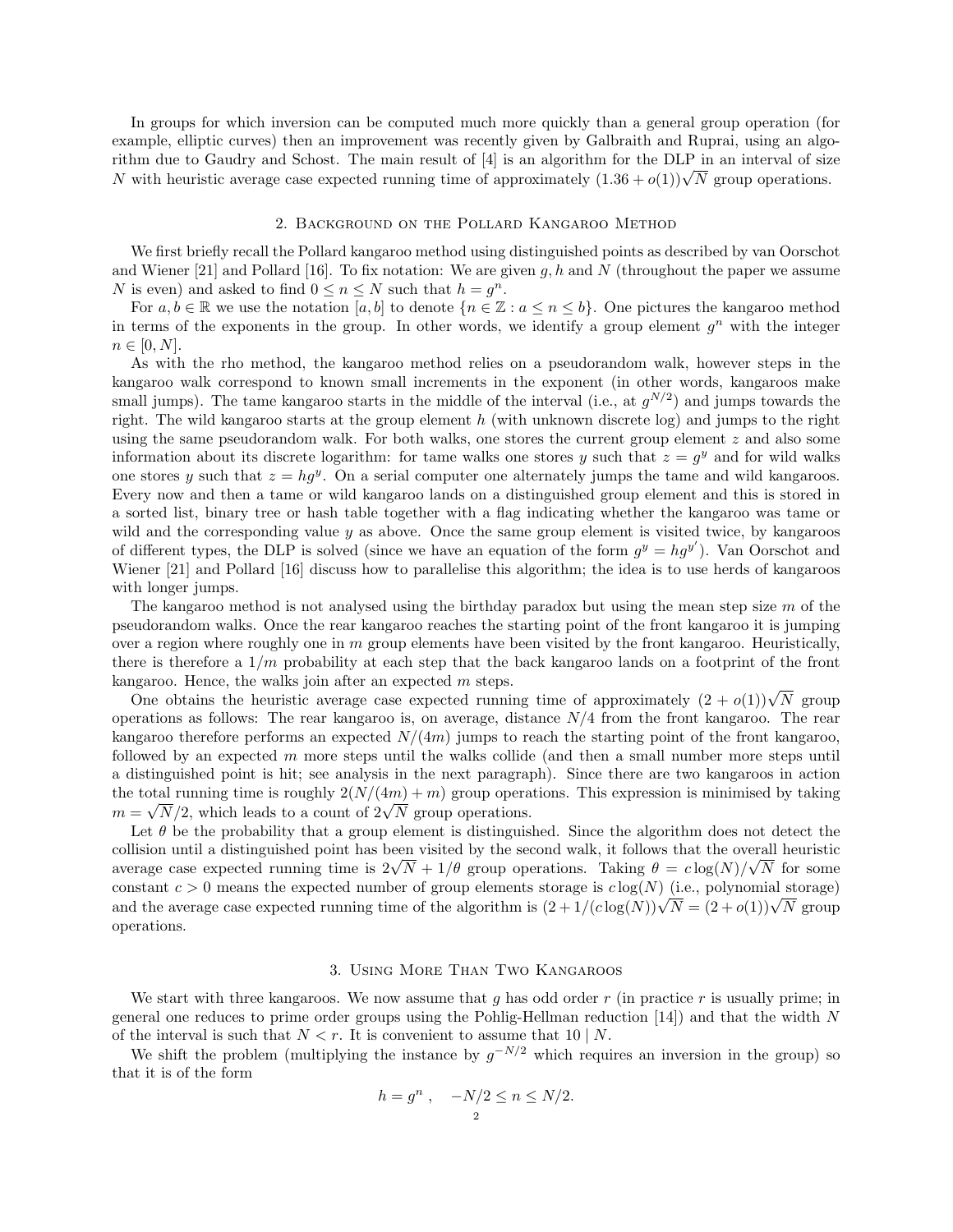The idea of the algorithm is to start two wild kangaroos,  $W_1$  and  $W_2$ , from h and  $h^{-1}$  respectively (hence, one more inversion in the group is needed). Start a tame kangaroo T from the point  $3N/10$ . This is the middle of the interval  $I = [N/10, N/2]$ . Either one wild kangaroo is in the interval I, or both are in the interval  $J = [-N/10, N/10]$ . In either case there is a pair whose distance apart is not more than  $N/5$ . Effectively, this pair are performing the original method in an interval of reduced width  $2N/5$ .

As with the kangaroo method, we store the current group element together with some information about the DLP: for the tame kangaroo we store  $(z, y)$  such that  $z = g^y$ ; for  $W_1$  we store  $(z, y)$  such that  $z = hg^y$ ; for  $W_2$  we store  $(z, y)$  such that  $z = h^{-1}g^y$ . Whenever z is distinguished we store z, y and a flag indicating the type of kangaroo  $(T, W_1$  or  $W_2)$ . The crucial idea is that a collision between any pair will solve the DLP: if  $g^y = hg^{y'}$  or  $g^y = h^{-1}g^{y'}$  we can compute  $\log_g(h)$ ; also if  $hg^y = h^{-1}g^{y'}$  then, since g has odd order, we can solve  $\log_g(h) = (y'-y)2^{-1} \pmod{r}$ .

This method only requires two inversions in the group and so is applicable even in groups where inversions are much slower than a multiplication (such as  $\mathbb{F}_p^*$ ). The method can be parallelised, giving a linear speedup, using the methods of van Oorschot and Wiener [21] or Pollard [16].

3.1. Analysis of the Running Time. We now give a heuristic analysis of the running time of this algorithm. As with the usual kangaroo method, we first determine the expected number of steps for a rear kangaroo to pass the starting point of a kangaroo in front of it. Then we determine the expected number of steps until the rear kangaroo visits a group element already visited by the front kangaroo.

Let the DLP be  $h = g^{xN/2}$  where  $0 \le x \le 1$  (without loss of generality we can assume it is in the right hand side of the interval). Let  $0 \le a(x) \le b(x) \le 1$  be such that the closest pair of kangaroos start a distance  $a(x)N/2$  apart, and the second closest pair of kangaroos start a distance  $b(x)N/2$  apart.

One has the following values for  $a(x)$  and  $b(x)$ .

| $\boldsymbol{x}$ | a(x)    | $\boldsymbol{x}$       |
|------------------|---------|------------------------|
|                  | Żχ<br>x | $\boldsymbol{x}$<br>2x |

Let  $m = \alpha$ √ N be the mean step size. The naive and pessimistic assumption is that the closest pair of kangaroos will meet. The theory of the preceding section (applied to an interval of length  $2N/5$ ) shows that we should take  $\alpha = \sqrt{1/10}$ . The existing results on the kangaroo method imply the heuristic average case we should take  $\alpha = \sqrt{1/10}$ . The existing results on the kangaroo method miply the heuristic average case<br>expected running time would be at most  $(3/2)(2+o(1))\sqrt{2N/5} = (1.898+o(1))\sqrt{N}$  group operations. The following, more precise, analysis allows for collisions involving the third kangaroo.

**Theorem 1.** Suppose the three-kangaroo algorithm above is performed, to solve the DLP in an interval of size **Theorem 1.** Suppose the three-kangaroo algorithm above is performed, to solve the DLP in an interval of size  $N$ , with a truly random walk comprising steps of mean size  $0.375\sqrt{N}$ . Let  $\theta = \log(N)/\sqrt{N}$  be the probability of a group element being distinguished, and assume that distinguished points are uniformly distributed in the of a group element being aistinguished, and assume that aistinguished points are uniform<br>group. Then the average case expected number of group operations is  $(1.819 + o(1))\sqrt{N}$ .

Proof. We ignore the cost of the inversions in the group, and the cost of the group operations to compute the initial value  $T = g^{3N/10}$ .

We first consider a fixed instance  $h = g^{xN/2}$  of the DLP. The expected number of steps for the rear kangaroo to pass the starting point of the front kangaroo for the closest pair of kangaroos is  $A(x) = a(x)N/(2m)$  where  $m = \alpha \sqrt{N}$  is the mean step size and the optimality of the choice  $\alpha = 0.375$  will be justified later. Similarly, for the second closest pair it is  $B(x) = b(x)N/(2m)$ . Finally, the expected time for the rear kangaroo to pass the start point of the front kangaroo for the most distant pair of kangaroos is  $C(x) = A(x) + B(x)$ . The actual numbers of steps are normally distributed random variables whose standard deviations are of lower order than their means (the standard deviations are  $O(\sqrt{m}\log(m))$ , compared to means  $O(m)$ ). For the remainder of the proof we replace these random variables by their mean value. It can be shown that, when remainder of the proof we replace these random variables by their mean value.<br>  $m = \alpha \sqrt{N}$ , the resulting error terms are all  $o(1)\sqrt{N}$ , as stated in the Theorem.

Suppose a kangaroo has walked across an interval of length l. Then we expect  $l/m$  group elements to have been visited, and can think of all elements as being roughly of distance m apart. If another kangaroo walks along the same interval then, at each step, the probability that it lands on a group element visited by the first kangaroo is (under our assumption that the random walk is uniformly chosen from the set of all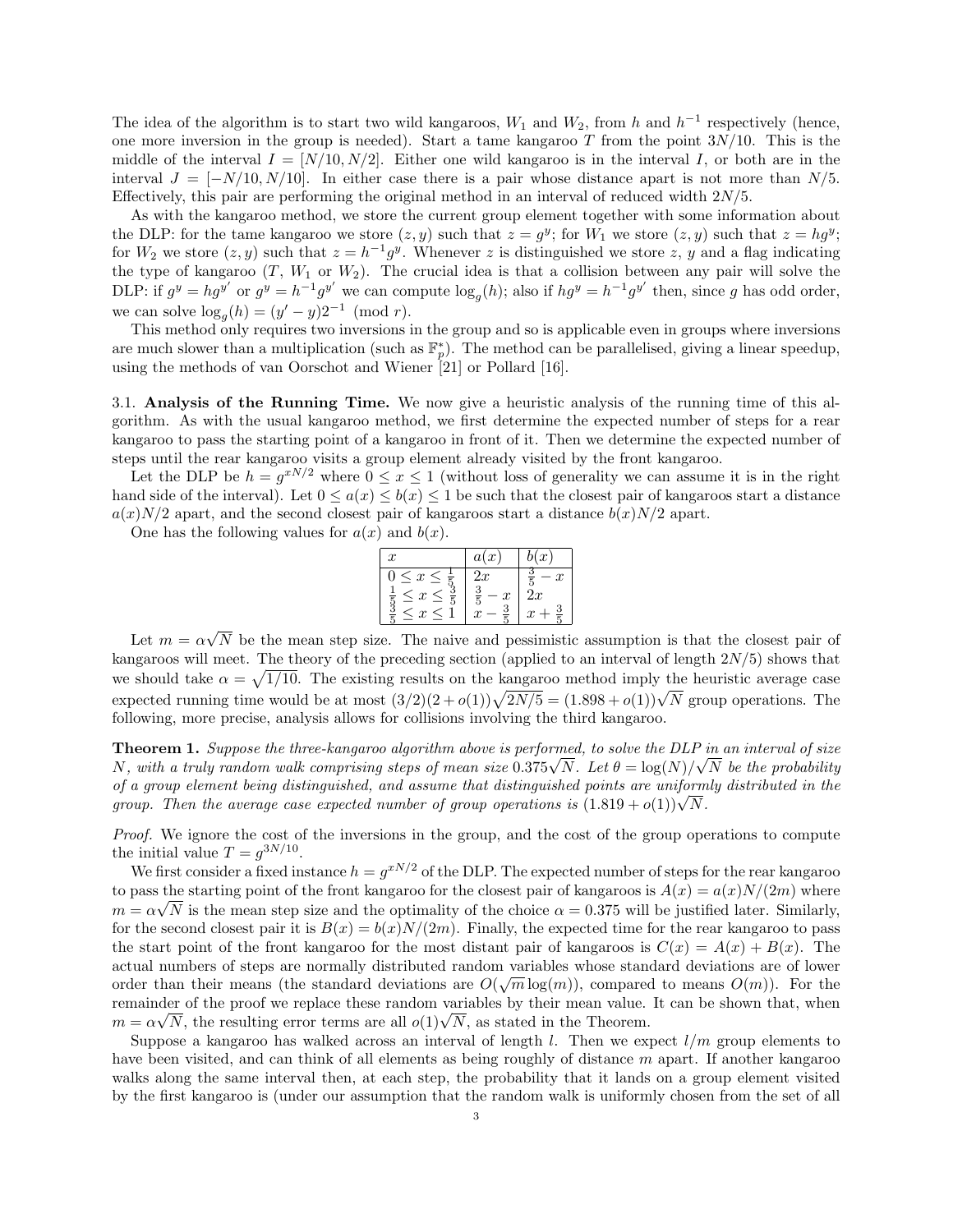possible random walks of the correct type)  $1/m$ . Hence, the probability to make k steps and avoid the steps of the first kangaroo is  $(1-1/m)^k \leq e^{-k/m}$ . It follows that the probability of a collision after  $k+1$  steps is at most  $\frac{1}{m}e^{-k/m}$ .

Suppose the algorithm is organised so that, at each time step, all three kangaroos make one jump. The algorithm stops when there is a collision: namely two kangaroos of different type visit the same group element (here we ignore the fact that collisions are only detected once a distinguished point is visited). Let  $X(x)$  be the random variable on N such that  $Pr(X(x) = k)$  is the probability (for a fixed instance of the DLP) that the first collision takes place at time step k. For ease of notation we now drop the explicit mention of x in  $A(x), B(x), C(x)$  and  $X(x)$ . Then, for  $k \geq 0$ , we have  $Pr(X = (k+1)) \leq f(k+1)$  where

$$
f(k) = \begin{cases} 0 & 1 \le k \le A \\ \frac{1}{m}e^{-(k-1-A)/m} & A+1 \le k \le B \\ \frac{2}{m}e^{-(k-1-A)/m}e^{-(k-1-B)/m} & B+1 \le k \le C \\ \frac{2}{m}e^{-(k-1-A)/m}e^{-(k-1-B)/m}e^{-(k-1-C)/m} & C+1 \le k. \end{cases}
$$

The expected value of X is

$$
\sum_{k=1}^{\infty} k \Pr(X = k) \le \int_{1}^{\infty} k \Pr(X = \lfloor k \rfloor) dk \le 1 + \int_{1}^{\infty} k f(k) dk.
$$

Using

$$
\int_u^v ze^{-a(z-b)}dz = -\left[\left(\frac{z}{a} + \frac{1}{a^2}\right)e^{-a(z-b)}\right]_u^v
$$

one computes

$$
\int_{1}^{\infty} kf(k)dk = \frac{1}{m} \int_{A+1}^{B} ze^{-(z-1-A)/m} dz + \frac{2}{m} \int_{B+1}^{C} ze^{-(2z-2-C)/m} dz + \frac{3}{m} \int_{C+1}^{\infty} ze^{-(3z-3-2C)/m} dz
$$
  

$$
\approx A + m - \frac{m}{2}e^{-(B-A)/m} - \frac{m}{6}e^{-C/m}.
$$

The approximation error is a multiplicative factor of  $1 + o(1)$  when  $m = \alpha$ √ N.

The expected number of group operations performed by the algorithm on a specific instance (parameterised by  $x$ ) up to the first collision is therefore

$$
(3+o(1))\left(A(x)+m-\frac{m}{2}e^{-(B(x)-A(x))/m}-\frac{m}{6}e^{-C(x)/m}\right).
$$

One also has to perform an expected  $1/\theta$  time steps to hit a distinguished point (and so detect the collision) One also has to perform an expected  $1/\sigma$  time steps to hit a distinguished point (and so detect the consion) which adds  $3/\theta$  to the running time. The expected running time of the algorithm is therefore  $(c+o(1))\sqrt{N}$  +  $3/\theta$  where

$$
c=3\left(a(x)/(2\alpha)+\alpha-\frac{\alpha}{2}e^{(a(x)-b(x))/(2\alpha^2)}-\frac{\alpha}{6}e^{-(a(x)+b(x))/(2\alpha^2)}\right).
$$

Taking  $\theta = \log(N)/$  $\sqrt{N}$  gives  $(c + o(1))\sqrt{N}$  group operations.

Now we determine the average case running time (averaging over all  $0 \leq x \leq 1$ ). Inserting the values for  $a(x)$  and  $b(x)$  and integrating over  $0 \le x \le 1$  gives

$$
c = 3\left(\frac{1}{10\alpha} + \alpha - \frac{2\alpha^3}{3} + \left(\frac{5\alpha^3}{6} - \frac{\alpha}{5}\right)e^{-3/(5\alpha^2)} - \frac{\alpha^3}{6}e^{-1/\alpha^2}\right)
$$

.

One computes the optimal value of  $\alpha$  to be 0.3752120113... giving  $c = 1.8182026...$ , which we round up to 1.819. The naive choice  $\alpha = \sqrt{1/10}$  gives  $c \approx 1.834$ .

Our conjecture is that when the random walk is replaced by a pseudorandom walk of the standard type, assuming sufficiently many partitions and that distinguished points are sufficiently common and evenly assuming sumclently many partitions and that distinguished points are sumclently common and evenly<br>distributed, then one can solve the DLP in an interval in  $(1.819 + o(1))\sqrt{N}$  group operations. This is a distributed, then one can solve the DLF in an interval in  $(1.819 + o(1))\sqrt{N}$  group operations. This is a noticeable improvement over the heuristic  $(2 + o(1))\sqrt{N}$  group operations of the van Oorschot and Wiener method.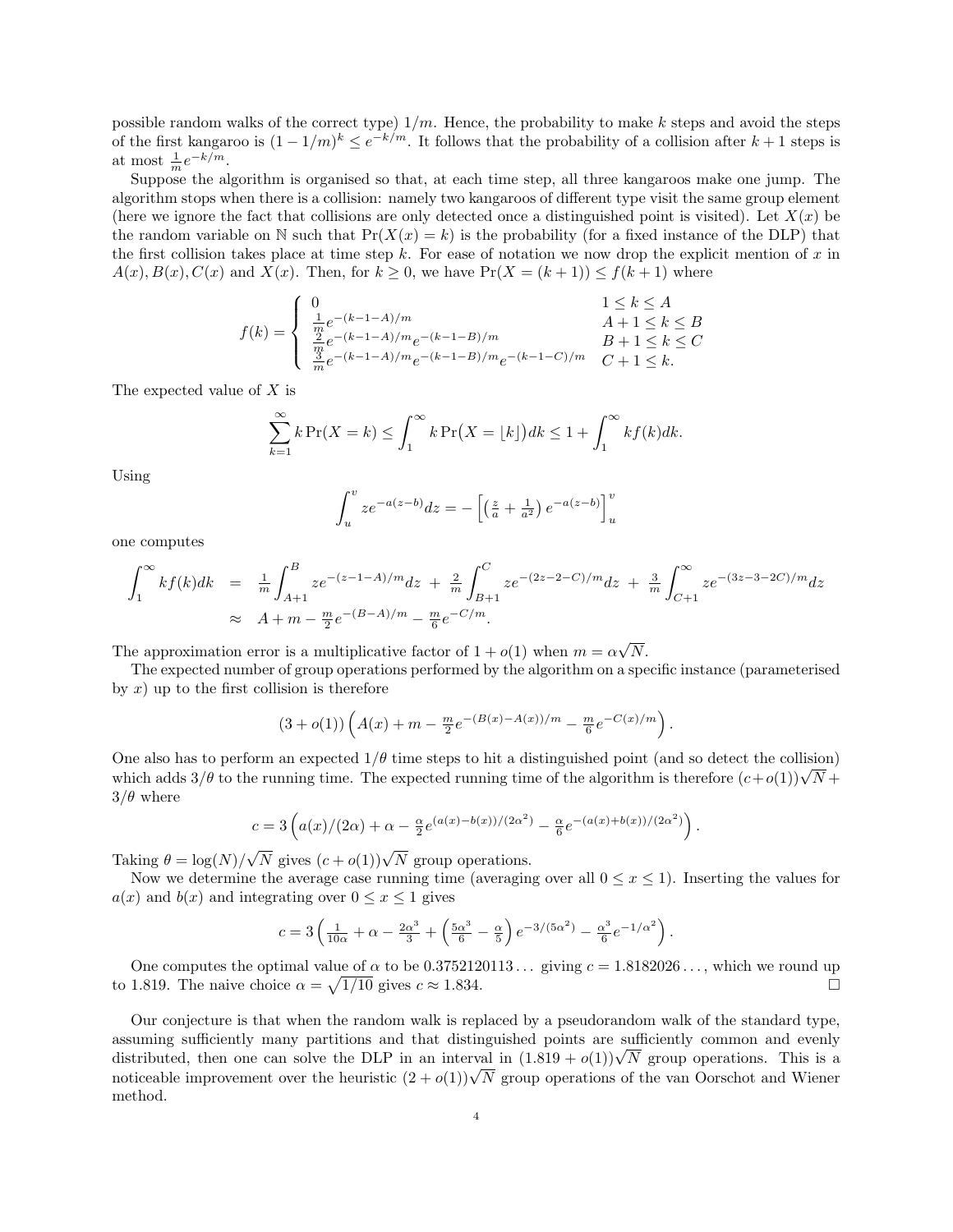3.2. Four Kangaroo Method. We can make a further improvement. The starting points of  $W_1$  and  $W_2$ . namely x and  $-x$ , are integers of the same parity. Hence, to obtain wild-wild collisions more quickly one should take walks whose jumps are all *even* length. However, now there is the possibility that the wild walks will never collide with the tame walk. The solution is to have two tame kangaroos,  $T_1$  and  $T_2$ , starting on adjacent integers (one even and one odd). There is no possibility of a useless tame-tame collision, but there is a chance of tame-wild collisions, as desired (though with only one of the tame kangaroos).

The overall effect is to effectively halve the width of the interval but increase from 3 to 4 kangaroos. The algorithm itself is essentially identical to the three-kangaroo case. We run 4 kangaroos and store 4 lists of algorithm itself is essentially identical to the three-kangaroo case. We run 4 kangaroos and store 4 lists of<br>numbers. The jumps are even and the mean step size m' is  $m' = \sqrt{2} \cdot \alpha \sqrt{N} \approx 0.53 \sqrt{N}$  (i.e., the value m numbers. The jumps are even an<br>used before is multiplied by  $\sqrt{2}$ ).

We now estimate the complexity of the method. As before, we organise the algorithm so that at each time step, each of the 4 kangaroos takes one jump. The number of steps for a kangaroo to travel distance d is  $\frac{d}{m'} = \frac{1}{\sqrt{2}}$ 2  $\frac{d}{m}$  and, once a rear kangaroo passes the start of a front kangaroo, the probability of standing on a footstep of the front kangaroo is  $2/m'$  (since the steps are even). Hence, the expected number of steps for a collision is  $\frac{m'}{2} = \frac{\sqrt{2}m}{2} = \frac{1}{\sqrt{2}}$  $\frac{1}{2}m$ . By ignoring the tame kangaroo for which collisions cannot occur, the algorithm is equivalent to applying the 3 kangaroo algorithm in an interval of size  $N/2$ . Theorem 1 therefore implies that the total number of steps to be performed by the idealised version of the algorithm is  $(1.819 + o(1))\sqrt{N/2}$ . In other words, the algorithm takes roughly  $1/\sqrt{2}$  of the number of steps of the three-kangaroo algorithm. But we now do 4 jumps in each time step instead of 3, so we must multiply the running time by 4/3. In other words, the expected number of group operations of the four-kangaroo the running time by 4/3. In other words, the expected number of group operations of the following algorithm is the number from the three-kangaroo case multiplied by  $4/(3\sqrt{2}) = \sqrt{8/9} \approx 0.9428$ .

Hence, using 4 kangaroos gives an algorithm for the DLP in an interval whose heuristic average case Hence, using 4 kangaroos gives an algorithm for the DLP in an interval whose neuristic average case<br>expected running time is  $(1.715 + o(1))\sqrt{N}$  group operations. This is a significant further improvement over expected running time is  $(1.713 + o(1))\sqrt{N}$  group operations. This is a significant further method.

3.3. Why are 4 Kangaroos Optimal? One might also consider using one tame kangaroo and four wild kangaroos starting at  $h, h^{-1}, h^2$  and  $h^{-2}$  respectively and a tame kangaroo  $g^t$  starting near the right hand side of the interval. Any collision between walks allows us to solve the discrete logarithm problem. This idea is tempting since the "most likely" collision can come from h being close to  $h^2$  (this is the case when  $h = g^x$  and x is small), or from  $h^2$  being close to  $g^t$  (i.e., when  $x \approx t/2$ ) or from h being close to  $g^t$  (i.e., when  $x \approx t$ ).

However, the fact that one is now running 5 walks and that only 2 or 3 are likely to lead to a collision in any situation seems to offset the improved collision probability. We have given a rough analysis. We note that the closest kangaroos have distance x apart when  $0 \leq x \leq t/4$ , distance  $|t - 2x|$  when  $t/4 \leq x \leq 2t/3$ and distance  $|t - x|$  when  $2t/3 \le x \le 1$ . A rough calculation suggests the overall running time for optimal and distance  $|t - x|$  when  $2t/3 \leq x \leq 1$ <br>choices of t and  $\alpha$  is still at least  $2\sqrt{N}$ .

# 4. Gaudry-Schost Variant

Gaudry and Schost [6] developed a different approach to algorithms for solving the DLP. Their method involves pseudorandom walks of different types (typically, "tame" walks and "wild" walks) in subsets of the group. One applies a version of the birthday paradox in the regions of overlap of the subsets. A collision between walks of two different types leads to a solution to the DLP. Galbraith and Ruprai [3, 4] have shown that the Gaudry-Schost method can have some advantages over the Pollard kangaroo method. In particular, it can be used to efficiently solve the DLP in an interval when using equivalence classes under inversion.

We now explore versions of the Gaudry-Schost algorithm motivated by the 3 and 4 kangaroo algorithms in the previous section.

4.1. Basic Three-Set Gaudry-Schost Algorithm. This section presents a version of the Gaudry-Schost algorithm for the DLP in an interval. The algorithm in this section is what you get when you apply the standard Gaudry-Schost philosophy to the three-kangaroo method of Section 3. We will give an improved algorithm in Section 4.3.

Let N be the width of the interval. It is convenient to assume that  $10 \mid N$ . As before, let  $h = g^n$  where  $-N/2 \leq n \leq N/2$ .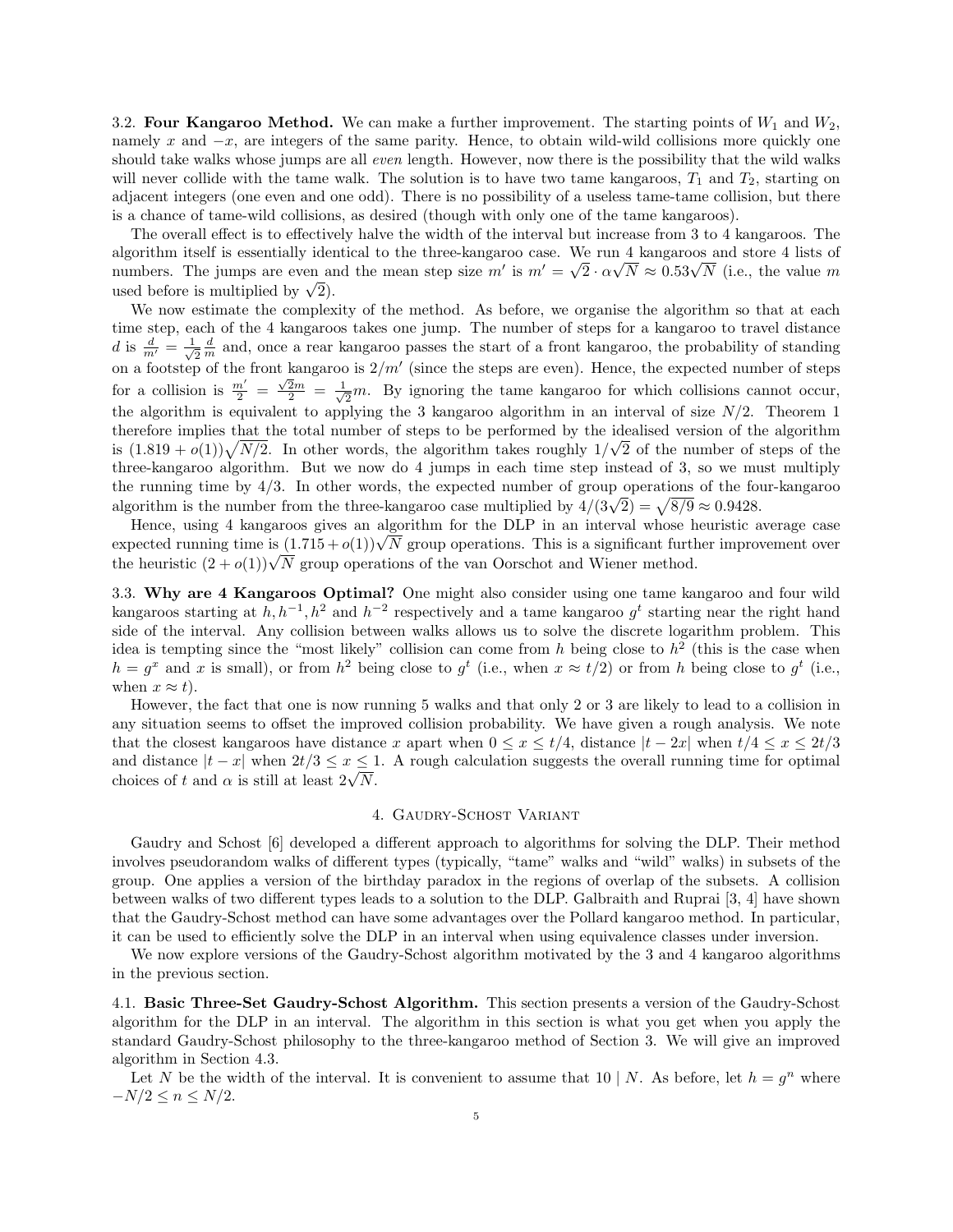Recall that the three-kangaroo method starts random walks at n,  $-n$  and  $3N/10$  (the latter being the middle of the interval  $[N/10, N/2]$ . For  $a, b \in \mathbb{R}$  we use the notation  $[a, b]$  to denote  $\{n \in \mathbb{Z} : a \leq n \leq b\}$ . The Gaudry-Schost philosophy is therefore to run pseudorandom walks in 3 sets. The "tame" set is centered on  $3N/10$  and has length  $4N/10$  and the two "wild" sets also have length  $4N/10$  and are centered on n and  $-n$  respectively. We give formal definitions now.

| Tame set $T = \frac{3}{10}N + [-2N/10, 2N/10] = [N/10, N/2],$ |
|---------------------------------------------------------------|
| Wild set $1$ $W_1 = n + [-2N/10, 2N/10],$                     |
| Wild set 2 $W_2 = -n + [-2N/10, 2N/10].$                      |

Throughout the paper we approximate the number of integers in an interval [a, b] by its length  $b - a$ . Hence we write  $|T| = |W_1| = |W_2| \approx 4N/10 = 2N/5$  rather than  $|T| = 2N/5 + 1$ 

The algorithm starts three walks, each at a random point in the sets  $T, W_1$  and  $W_2$  respectively. At each time step the walks advance to a new point by applying a deterministic function, just as in the kangaroo method. If two walks collide then they follow the same path. Collisions are detected using distinguished points. Unlike the kangaroo method, there will occasionally be useless collisions between walks of the same type. A collision between walks of any two different types will lead to a solution of the DLP.

Unlike the kangaroo method, pseudorandom walks in the Gaudry-Schost method do not travel long distances. Instead, we typically use walks with relatively "local" behaviour (though not too local, otherwise they are "not random enough"). More precisely, let  $\theta$  be the probability that a group element is distinguished  $(e.g., \theta = \log(N)/\sqrt{N})$ . Then walks have length  $1/\theta$  on average, and we assume that after this many steps a walk has travelled significantly less than the width of the set in which it starts (our experiments suggest that each walk should cover around 0.1 to 1 percent of the size of the tame set, assuming that the number of individual walks performed is at least 1000). Unlike the kangaroo method, instead of continuing the walk when we hit a distinguished point, we start a new walk at a fresh, uniformly chosen, element of the interval (computing this new group element requires some group operations; the cost can be somewhat mitigated by precomputation and other tricks). Care must be taken when starting walks near the boundaries of the set so that the probability of a walk going outside the set is low. For more discussion of these issues we refer to [3, 6, 17].

Running random walks in this way, the DLP is solved when there is a collision between walks of different types. Hence, the expected running time of the algorithm depends on the sizes of the intersections  $T \cap W_1$ ,  $T \cap W_2$  and  $W_1 \cap W_2$ . We first determine the sizes of these intersections.

|  |  |  |  |  | <b>Lemma 2.</b> Let notation be as above. Write $h = g^{xN/2}$ where, without loss of generality $0 \le x \le 1$ . Then  |  |  |  |
|--|--|--|--|--|--------------------------------------------------------------------------------------------------------------------------|--|--|--|
|  |  |  |  |  | the sizes of $T \cap W_1$ , $T \cap W_2$ and $W_1 \cap W_2$ are given, up to an error $O(1/N)$ , in the following table. |  |  |  |

|                       | $ T \cap W_2 /(N/2)$ | $ W_1 \cap W_2 /(N/2) $ | $ T \cap W_1 /(N/2) $ |
|-----------------------|----------------------|-------------------------|-----------------------|
| $0 \leq x \leq 1/5$   | $1/5 - x$            | $4/5 - 2x$              | $1/5 + x$             |
| $1/5 \leq x \leq 2/5$ |                      | $4/5 - 2x$              | $1/5 + x$             |
| $2/5 \leq x \leq 3/5$ |                      |                         | $1/5 + x$             |
| $3/5 \leq x \leq 1$   |                      |                         | $7/5 - x$             |

*Proof.* This is easily verified. For example, to compute  $|W_1 \cap W_2|$ , the upper limit of  $W_2$  is  $2N/10-xN/2 =$  $(2/5 - x)(N/2)$  and the lower limit of  $W_1$  is  $-2N/10 + xN/2 = (-2/5 + x)(N/2)$ . Hence, as long as the sets overlap, the length of the overlap is  $(2/5 - x - (-2/5 + x))(N/2) = (4/5 - 2x)(N/2)$ . The other cases are  $\sum$ 

For the analysis of the algorithm we need a generalisation of the birthday paradox that applies when seeking collisions between objects of different "types". A basic example of this is the following: Suppose we sample uniformly at random from a set of size M and write the element in one of two lists (either write elements alternately on the lists, or flip an unbiased coin to determine the list for each draw). It is known elements atternately on the lists, or mp an unbiased coin to determine the list for each draw). It is know<br>(e.g., see [18]) that the expected number of trials until the two lists have an element in common is  $\sqrt{\pi M}$ .

**Theorem 3.** Let  $n \in \mathbb{N}$  (we only require  $n = 2$  or  $n = 3$ ). Let  $N, m \in \mathbb{N}$  (these will be assumed to be large and with  $m \lt N$ ). Let  $S_1, \ldots, S_n$  be subsets of  $\{1, \ldots, N\}$  of size m and  $L_1, \ldots, L_n$  lists that are initially empty.

Suppose elements are repeatedly and independently sampled by the following method: choose  $i \in \{1, \ldots, n\}$ uniformly and then choose  $x \in S_i$  uniformly and store x in list  $L_i$ .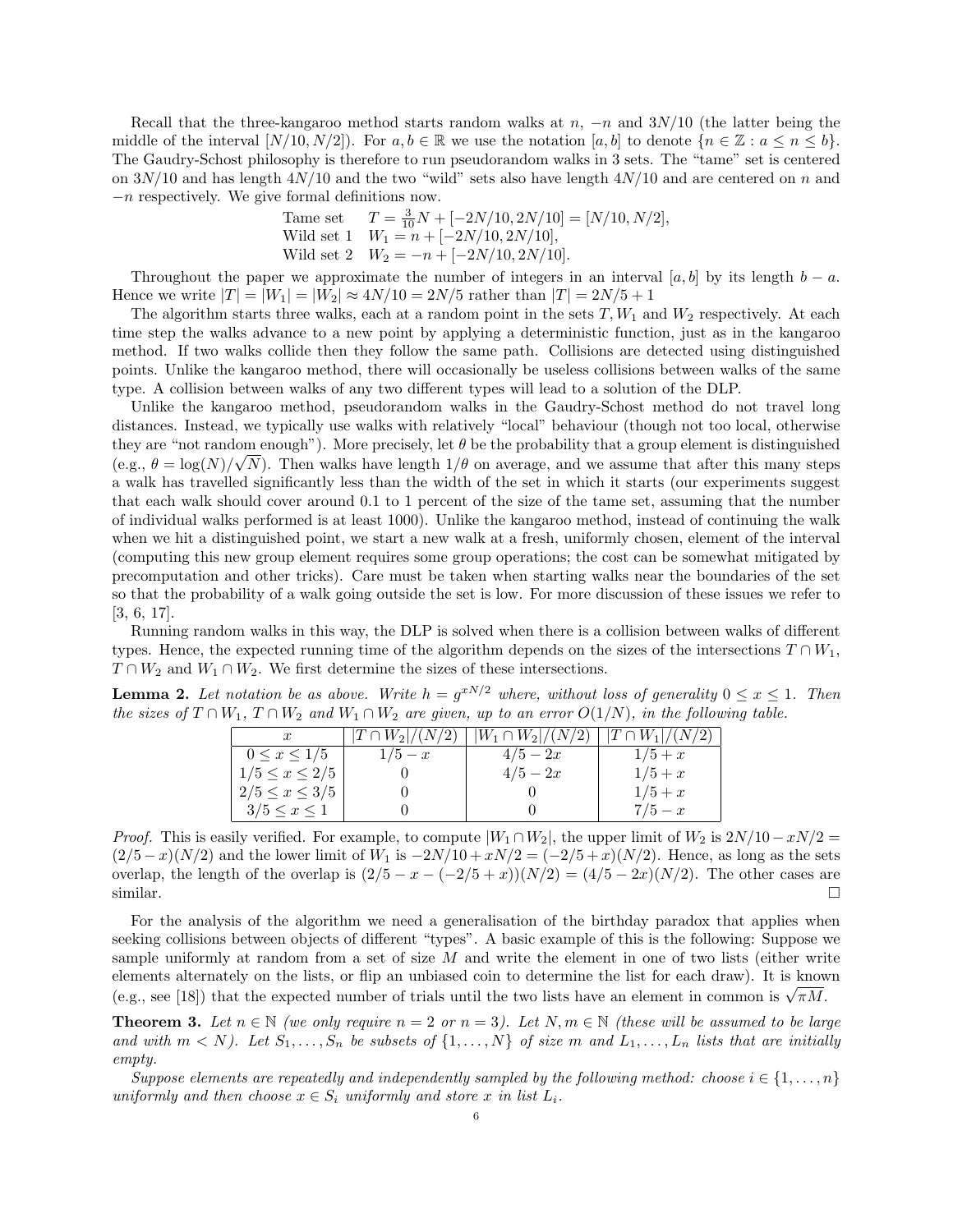Let  $M = \sum_{1 \leq i < j \leq n} |S_i \cap S_j|$  and suppose  $M/N > c$  for some constant independent of N. Then the expected number of  $d\bar{r}$  aws until the same element is sampled twice but put into different lists is

$$
\frac{nm}{2}\sqrt{\pi/M} + O(N^{1/4}).
$$

Proof. This is a special case of Theorem 1 of Galbraith and Holmes [5]. It can also be deduced (with a less precise error term) from the result of Selivanov [18].

Theorem 4. Let notation be as above. Suppose the three-set Gaudry-Schost algorithm described above is run with a truly random walk and assume that distinguished points are uniformly distributed in the group. Then with a truly random walk and assume that alstinguished points are uniformly alstributed in the group. Then the average case expected running time is  $(1.812 + o(1))\sqrt{N}$  group operations. (Note that the expectation is over all choices for the random walk.)

*Proof.* Write  $h = g^{xN/2}$  where  $0 \le x \le 1$ . We will compute the expected running time of the algorithm (over all choices for the random walk) for the specific value  $x$ . Then we will average over all possible values for  $0 \leq x \leq 1$ .

The total number of group operations is equal to the sum of: the set up cost; the number of steps taken in pseudorandom walks to the first useful collision; the number of "wasted" steps due to collisions between walks of the same type; the number of group operations used to restart walks; the number of steps after the first useful collision until a distinguished point is hit. Taking  $\theta = \log(N)/\sqrt{N}$  means that  $c \log(N)$  walks in total will be performed (so the number of group operations in restarting walks is bounded by  $log(N)^2$ ) and the number of steps after collision to next distinguished point is  $o(1)\sqrt{N}$ . Similarly, the set up cost is and the number of steps after collision to next distinguished point is  $o(1)\sqrt{N}$ . Similarly, the set up cos polynomial time if the number of partitions is polynomial. Adapting the analysis below (determining the number of steps before the first good collision) shows that the number of wasted steps in walks from collisions of the same type is a negligible proportion of the total number of steps (essentially, one only expects a small or the same type is a negligible proportion of the total number of steps (essentially, one only expects a small<br>constant number of such collisions). Hence, the total number of group operations is  $(c + o(1))\sqrt{N}$  where  $c\sqrt{N}$  is the number of steps to the first collision. Hence, the rest of the proof is to compute this value.

We will apply Theorem 3 where N is the width of the interval and the sets  $S_1, S_2$  and  $S_3$  are T,  $W_1$  and  $W_2$ . We have  $m = |S_1| = 4N/10$  and will write  $M = F(x)N/2$ . By Lemma 2 we have

$$
F(x) = \begin{cases} 6/5 - 2x & 0 \le x \le 1/5 \\ 1 - x & 1/5 \le x \le 2/5 \\ 1/5 + x & 2/5 \le x \le 3/5 \\ 7/5 - x & 3/5 \le x \le 1. \end{cases}
$$

Theorem 3 implies that the expected number of steps is

$$
\frac{3}{5}\sqrt{2\pi N} F(x)^{-1/2} + O(N^{1/4}).
$$

To get an average time complexity we need to compute

$$
\int_0^1 F(x)^{-1/2} dx = 5\sqrt{4/5} + \sqrt{6/5} - 4\sqrt{3/5} - 2\sqrt{2/5} \approx 1.204283.
$$
  
from  $\frac{3}{5}\sqrt{2\pi} \cdot 1.204283 \approx 1.811214$ , which we round up to 1.812.

The result follows from  $\frac{3}{5}$ 

Under the heuristic assumptions that the pseudorandom walk is sufficiently close to random (i.e., there are enough partitions, and those partitions are determined by a good enough hash function) and that  $1/\theta$  is sufficiently large (so that we can safely ignore the group operations from re-starting walks) then we conclude sumerting warks) then we can safely ignore the group operations from re-starting warks) then we conclude that there is an algorithm for the DLP in an interval that performs  $(1.812 + o(1))\sqrt{N}$  group operations.

4.2. Basic Four-Set Gaudry-Schost Algorithm. In the same way as the four-kangaroo algorithm is derived from the three-kangaroo algorithm, we can improve the three-set Gaudry-Schost algorithm by using steps of even length and having two tame sets – one consisting of elements with even DLP and one consisting of elements with odd DLP. There is no need to modify the random walks any further, since there is no "mean step size" in the Gaudry-Schost method.

To analyse the algorithm it is not necessary to prove a new version Theorem 4. The point is that one of the tame sets is completely wasted (collisions between tame and wild walks will only occur with respect to the tame set involving elements whose discrete logarithm has the same parity as  $n$ ). Hence, we can apply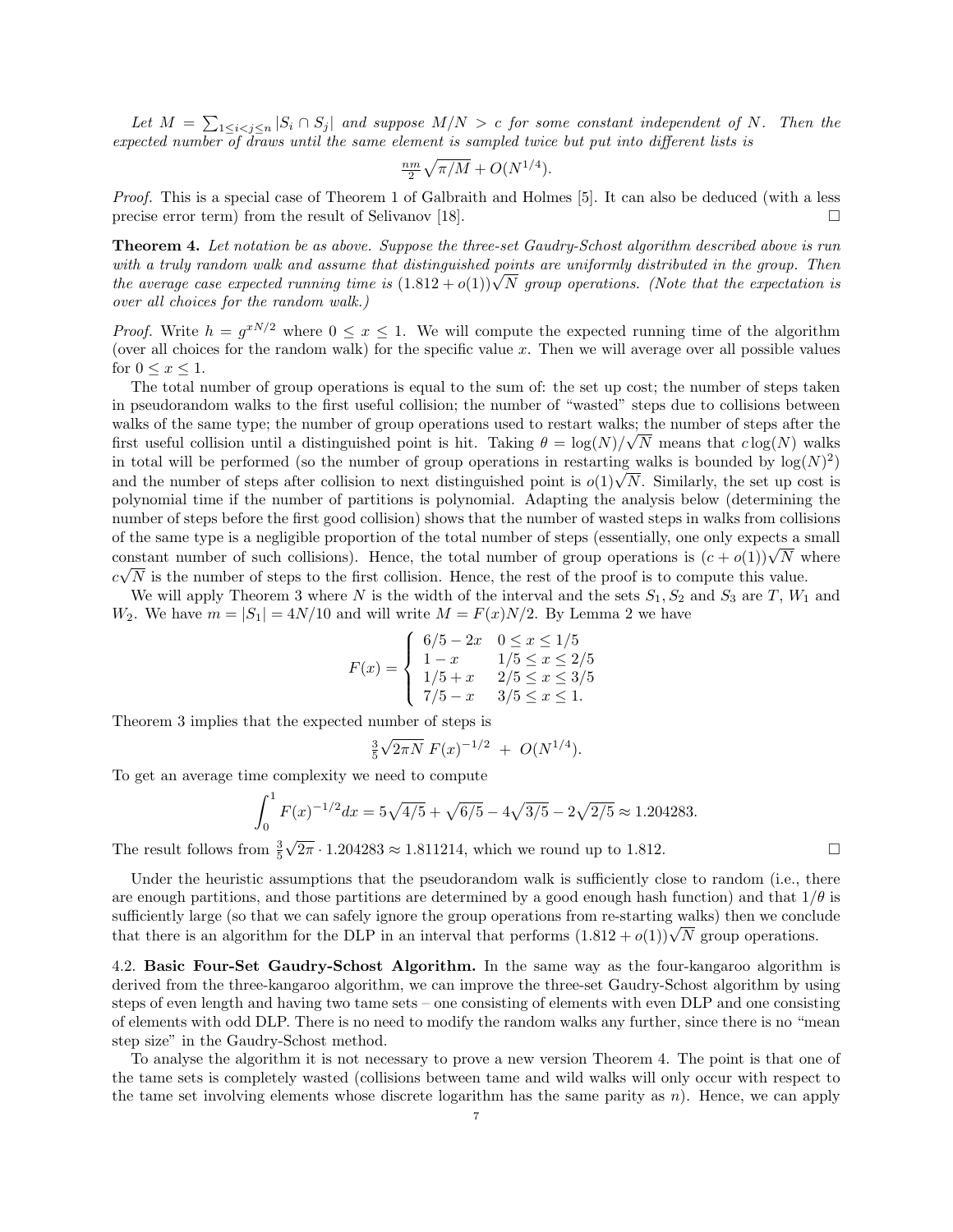

Figure 1. Tame and Wild sets for the improved Gaudry-Schost algorithm.

the same argument as that in Section 3.2. The algorithm is basically the same as working in an interval of size  $N/2$ , but we have to do 4/3 of the work. Hence, one expects the four-set algorithm to run in  $\sqrt{8/9}$  the time of the three-set algorithm.

In other words, one makes the conjecture that the four-set algorithm has average case expected running time of

$$
(1.708 + o(1))\sqrt{N}
$$

group operations.

This already gives a small improvement in theory over what was achieved using kangaroos (namely, This already gives a small improvement in theory over what was achieved using kangaroos (namely,  $(1.715 + o(1))\sqrt{N}$ ). One caveat is that there are a number of reasons why the Gaudry-Schost algorithm does not necessarily work quite as well as the theory predicts. The main problem is that it is difficult to design a pseudorandom walk that behaves close to a truly random walk in the precise regions as stated in the description of the algorithm. For example, it is difficult to design pseudorandom walks that cover the sets uniformly without also sometimes stepping outside the regions. Extensive discussion of this issue is given in [3, 17]. A second problem is that extra group operations are needed when re-starting the random walks at new group elements.

For these reasons, it is unclear whether, in practice, this algorithm would be faster than the four kangaroo method. In the next section we obtain a further improvement which could mean that the Gaudry-Schost approach really is faster in practice.

4.3. Improved Three-Set Gaudry-Schost Algorithm. One powerful feature of the Gaudry-Schost philosophy is that there are many variations one can make to optimise the running time. In particular, the tame and wild sets can be different shapes and sizes and one is not even obliged to sample uniformly within them.

We now explain one variant of this algorithm and derive an improved running time. We write  $h = g^{xN/2}$ with  $-1 \le x \le 1$  and, without loss of generality,  $x \ge 0$ . We take the widths of the tame and wild intervals to be  $\gamma N/2$  where  $\gamma$  is a variable whose value will be chosen later. We also start the tame set at a variable point, namely the tame set is  $T = [\alpha N/2, (\alpha + \gamma)N/2]$  where  $\alpha \ge \gamma/2$  is a value to be determined. The wild sets are  $W_1 = [(x - \gamma/2)N/2, (x + \gamma/2)N/2]$  and  $W_2 = [(-x - \gamma/2)N/2, (-x + \gamma/2)N/2]$ . The (normalised) sets are drawn in Figure 1.

**Lemma 5.** Let notation be as above. Write  $h = g^{xN/2}$  where, without loss of generality  $0 \le x \le 1$ . Suppose  $\gamma/2 \leq \alpha \leq \gamma$  and  $\alpha + 3\gamma/2 \geq 1$ . Then the sizes of  $T \cap W_1$ ,  $T \cap W_2$  and  $W_1 \cap W_2$  are given in the following table.

|                                          | $ T \cap W_2 /(N/2)$ | $ W_1 \cap W_2 /(N/2) $ | $ T \cap W_1 /(N/2)$       |
|------------------------------------------|----------------------|-------------------------|----------------------------|
| $0 \leq x \leq \alpha - \gamma/2$        |                      | $\gamma-2x$             |                            |
| $\alpha - \gamma/2 \leq x \leq \gamma/2$ |                      | $\gamma-2x$             | $x - (\alpha - \gamma/2)$  |
| $\gamma/2 \leq x \leq \alpha + \gamma/2$ |                      |                         | $x - (\alpha - \gamma/2)$  |
| $\alpha + \gamma/2 \leq x \leq 1$        |                      |                         | $(\alpha + 3\gamma/2) - x$ |

*Proof.* This is straightforward.  $\square$ 

Theorem 6. The improved three-set Gaudry-Schost algorithm in this section, with truly random walks and assuming that distinguished points are uniformly distributed in the group, has average case expected running assuming that aistinguished points are uniform<br>time of  $(1.761 + o(1))\sqrt{N}$  group operations.

*Proof.* As argued in the proof of Theorem 4 the total number of group operations is  $(c+o(1))\sqrt{N}$  where  $c\sqrt{N}$  is the number of elements to be sampled until the first collision between walks of different types. Since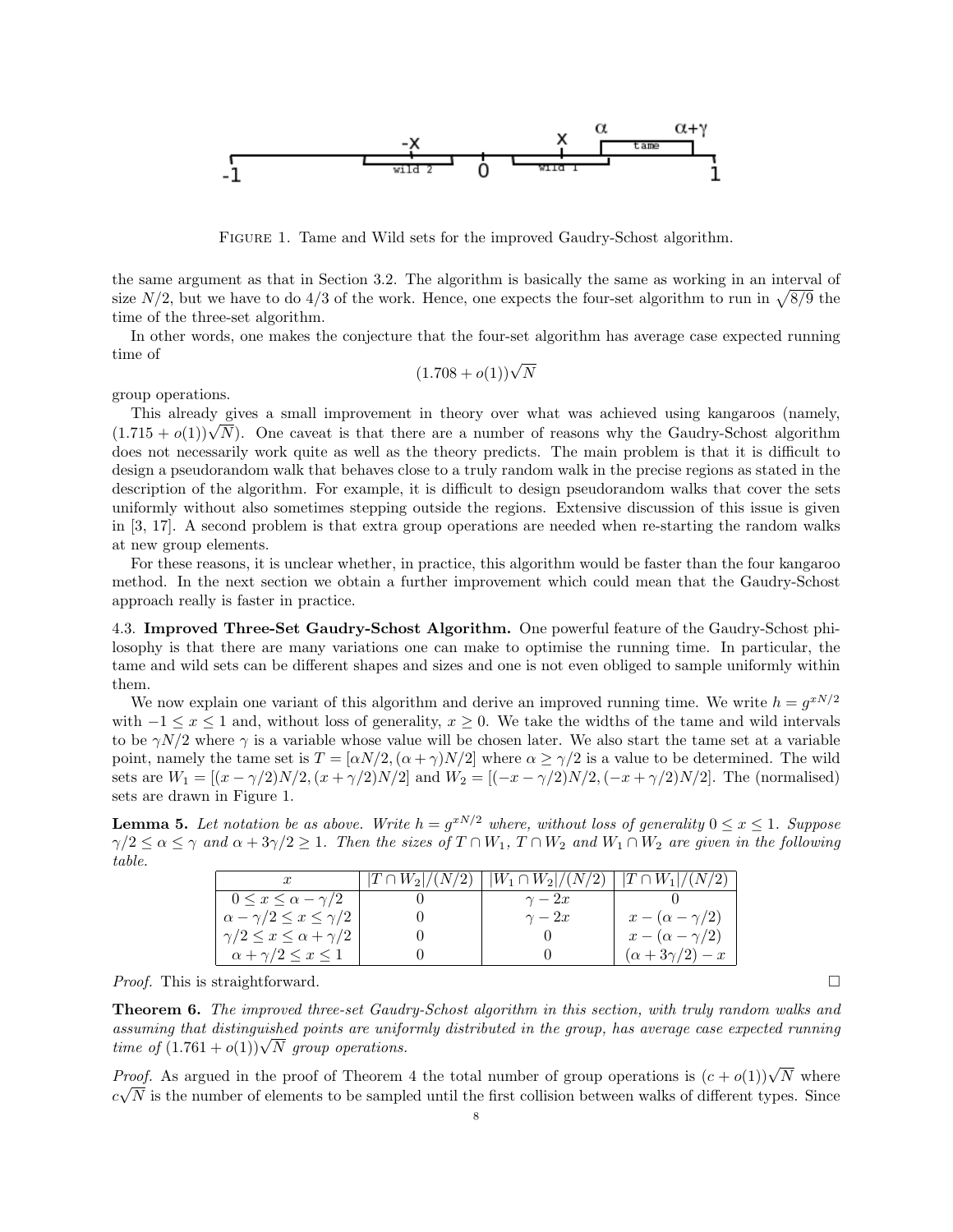$T \cap W_1 \cap W_2 = \emptyset$ , in any region there can only be a collision between two types of walk. Write  $M = F(x)N/2$ for the size of the overlap set  $(T \cap W_1) \cup (T \cap W_2) \cup (W_1 \cap W_2)$ . By earlier arguments (Theorem 3 with  $n = 3$ ) and  $m = \gamma N/2$ , and the proof of Theorem 4), the average case expected running time is

$$
\frac{3\gamma}{2}\sqrt{\pi N/2} \int_0^1 F(x)^{-1/2} dx.
$$

By Lemma 5 we have

$$
F(x) = \begin{cases} \gamma - 2x & 0 \le x \le (\alpha - \gamma/2) \\ 3\gamma/2 - x - \alpha & (\alpha - \gamma/2) \le x \le \gamma/2 \\ x - \alpha + \gamma/2 & \gamma/2 \le x \le \alpha + \gamma/2 \\ \alpha + 3\gamma/2 - x & \alpha + \gamma/2 \le x \le 1. \end{cases}
$$

One easily computes  $\int_0^1 F(x)^{-1/2} dx$  as a function of  $\gamma$  and  $\alpha$ . A crude optimisation to minimise the integral gives the values  $\gamma = 0.588$  and  $\alpha = \gamma/2$ . The integral is then approximately 1.593 and the average case expected complexity is  $(1.761 + o(1))\sqrt{N}$  group operations.  $\overline{N}$  group operations.

We therefore conjecture that by taking  $1/\theta$  is sufficiently large and by using good enough random walks, We therefore conjecture that by taxing  $1/\theta$  is sufficiently large and by using good enough random there is an algorithm for the DLP in an interval that performs  $(1.761 + o(1))\sqrt{N}$  group operations.

4.4. Improved Four-Set Gaudry-Schost Algorithm. One can of course apply the four-set trick. This 4.4. **Improved Four-Set Gaudry-Schost Algorithm.** One can or course apply the four-set trick. This multiplies the complexity by  $\sqrt{8/9}$ , giving an algorithm with conjectured complexity of  $(1.661 + o(1))\sqrt{N}$ group operations. This slightly beats the value obtained from the kangaroo method.

4.5. Further Improvement. We have considered a more general setting where the tame interval and the wild intervals do not have the same length. This does not seem to lead to an algorithm with better complexity. We have also considered sampling from sub-regions of the tame and wild sets as was done in Sections 4.1.5 and 4.3.3 of [17]. Again, these ideas do not seem to give any further improvement to our main result.

# 5. Experimental Results

As remarked, all the results in this paper are heuristic, and there are several good reasons why the methods may not work quite as well in practice as the theory predicts. It is therefore essential to give some experimental results to support the theoretical calculations.

For simplicity we implemented the algorithm in the additive group  $\mathbb Z$ . There is no reason to think results would be any different for elliptic curve groups, assuming that the interval length is significantly smaller than the order of the group (if the interval is the same size as the order of the group then it is better to use the Pollard rho method).

5.1. Four-Kangaroo Method. Implementing the four-kangaroo method is quite straightforward. We took an interval of size  $N = 2^{40}$  and chose jumps of even length so that they have the correct mean step size. Our implementation partitioned the set into 32 pieces using a simple non-linear function on  $\mathbb{Z}$  reduced modulo 32. We took  $\theta = 1/500$  (which is actually much bigger than  $\log(N)/\sqrt{N}$  in this case; in other words, walks are rather short and the storage is rather large) so that each of the 4 lists contains around 900 group elements.

We performed over 1000 experiments and recorded the average running time of the algorithm. Each experiment is for a fresh value of the discrete logarithm (uniformly chosen in  $[0, N/2]$ ) and a fresh choice of jumps in the random walk (uniformly chosen in the interval  $[1, 2m]$ ). Recall that the theoretical prediction jumps in the random waik (ultimations).<br>is 1.715√N group operations.

Indeed, we computed a confidence interval so that, with 95% confidence, the true value of the expected mass, we computed a connaence interval so that, with 95% connaence, the true value of the expected average case running time divided by  $\sqrt{N}$  lies in 1.733  $\pm$  0.044 (in other words, the interval [1.689, 1.777]). The theoretical value 1.715 does lie in this interval, so our experiments do not dispute the theoretical running time. These results are also given in Table 1.

For completeness, we also gathered some data about the three-kangaroo method under the same conditions. We computed a confidence interval so that, with 95% confidence, the true value of the expected attions. We computed a confidence interval so that, with 95% confidence, the true value of the expected average case running time divided by  $\sqrt{N}$  lies in 1.851  $\pm$  0.067 (in other words, the interval [1.784, 1.918]). The theoretical value of 1.812 lies in this interval.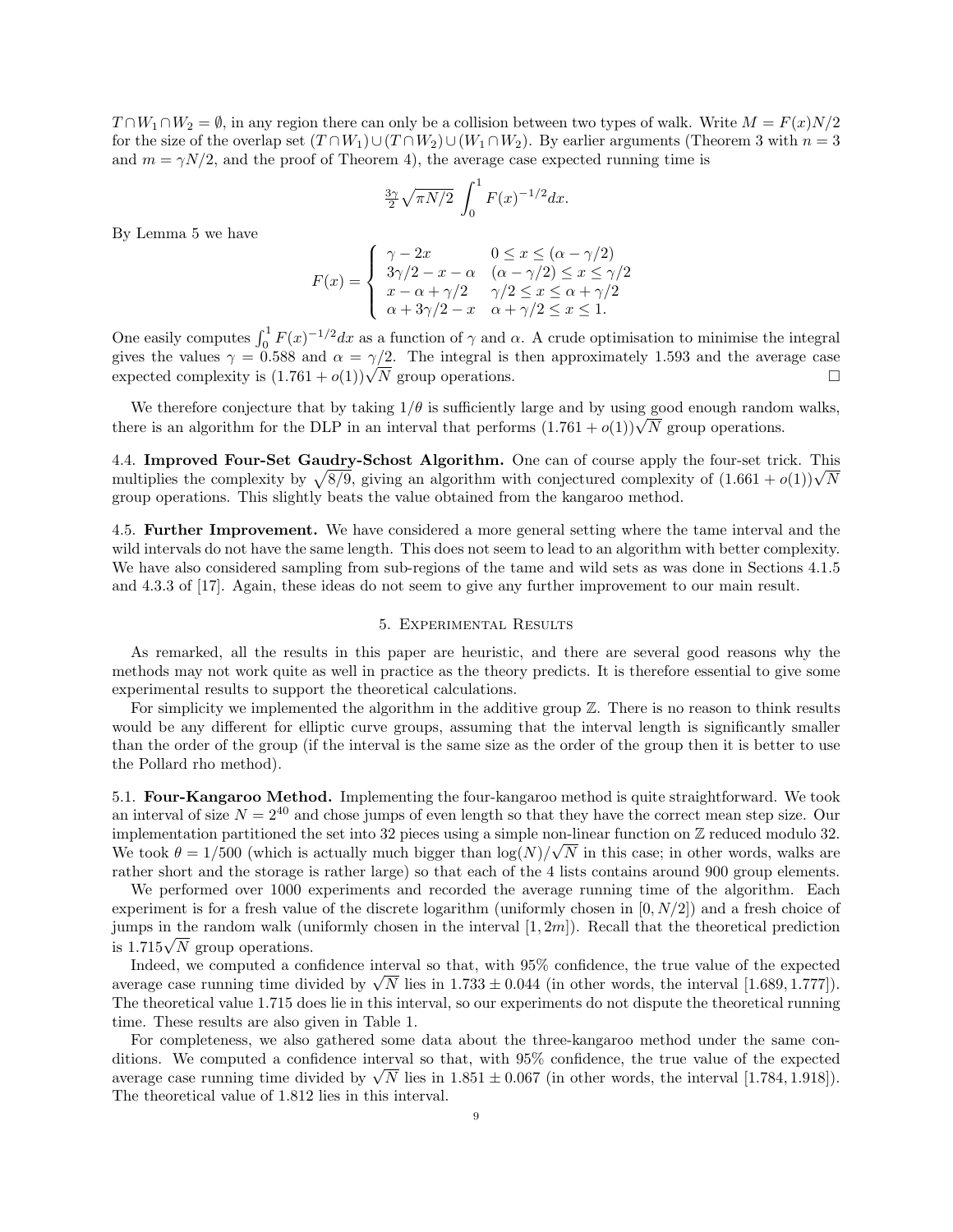| Method                                                 | Theoretical value | Sample mean | 95\% confidence interval |
|--------------------------------------------------------|-------------------|-------------|--------------------------|
| Three-kangaroo                                         | 1.819             | 1.851       | [1.784, 1.918]           |
| Four-kangaroo                                          | 1.715             | 1.733       | [1.689, 1.777]           |
| Three-set Gaudry-Schost $(N = 2^{40})$                 | 1.761             | 1.814       | [1.796, 1.833]           |
| Four-set Gaudry-Schost ( $N = 2^{40}$ )                | 1.661             | 1.719       | [1.698, 1.739]           |
| Four-set Gaudry-Schost $(\overline{N} \approx 2^{47})$ | $1.661\,$         | $1.686\,$   | [1.624, 1.747]           |

Table 1. Experimental results. The numbers are total number of group operations to solve TABLE 1. Experimental reduced by  $\sqrt{N}$ .

The results confirm our conjecture about the performance of the four-kangaroo method. Note that the group operation counts in Table 1 exclude the group operations that are part of the set-up of the algorithm (i.e., those required to compute the set of jumps for the walks and to compute the starting values of the tame and wild walks). These steps are negligible as  $N \to \infty$ .

5.2. Four-Set Gaudry-Schost Method. The first set of experiments that we ran on the (improved) fourset Gaudry-Schost method was for an interval of size  $N = 2^{40}$ . We implemented the algorithm using jumps set Gaudry-Schost method was for an interval of size  $N = 2^{\infty}$ . We implemented the algorithm using jumps of even length. Recall that the theoretical prediction is 1.661 $\sqrt{N}$  group operations. To get accurate data, we performed 10000 experiments (i.e., more than were performed for the kangaroo method; since it is better understood and easier to analyse).

We took  $\theta = 1/500$  so that each of the 4 lists contains around 900 group elements. We used walks as in the kangaroo method (i.e., jumps only to the right rather than "side-to-side" walks). The mean step size of the jumps was taken to be around  $0.001 \cdot N \cdot \theta$  so that a typical walk covers a distance of around  $0.001N$ . We used 32 partitions of the group, using the same hash function to determine partitions. As in [17] we disallowed walks to start in the extreme right hand end of the regions (we omitted an interval of length  $0.00001N$ ).

The results are given in Table 1. We also give results for the three-set algorithm. Note that the theoretical prediction 1.661 for the constant does not lie in the confidence interval (similarly, for the three-set method, the value 1.761 does not lie in the confidence interval). In both cases, the constants from the experimental results are around 0.05 to 0.06 greater than the theoretical prediction. This indicates that our implementation was not able to achieve the theoretical running time.

Finding the best way to implement the Gaudry-Schost algorithm is a significant challenge compared with other methods. In particular, if the walks are too "local" or if they overflow the regions "too often" then the performance can be a lot worse than desired.

However, following some suggestions by Montenegro [12] we ran a further 1000 experiments for a larger interval of size  $N \approx 2^{47}$ . We took  $\theta = 1/4000$  so that each of the 4 lists contains around 1340 group elements. We used walks as in the kangaroo method (i.e., jumps only to the right rather than "side-to-side" walks). The mean step size of the jumps was taken to be around  $0.001 \cdot N \cdot \theta$  so that a typical walk covers a distance of around 0.001N. Critically we used 128 partitions of the group instead of only 32 partitions as in the earlier experiment, using a similar hash function to determine partitions. As in [17] we disallow walks to start in the extreme right hand end of the regions (we omitted an interval of length  $0.00001N$ ).

The average constant of these results was 1.686 which is significantly closer to the theoretical prediction 1.661. We believe this is due, both, to running the algorithm over a larger interval size as well as partitioning the group into 128 parts rather than 32. As before, we computed a confidence interval so that, with 95% the group into 128 parts rather than 32. As before, we computed a confidence interval so that, with 95% confidence, the true value of the expected average case running time divided by  $\sqrt{N}$  lies in 1.686  $\pm$  0.062 (in other words, the interval [1.624, 1.747]). The theoretical value 1.661 does lie in this interval, so these 'refined' experiments do not dispute the theoretical running time. These results are also given in Table 1.

As in the four-kangaroo case, we have ignored the set-up costs. Further, and more serious, we did not count the full cost of the group operations needed to restart the walks after hitting a distinguished point. Such costs can be reduced by using precomputation and storage of certain powers of q, and other strategies for fast exponentiation. In any case, these costs become negligible if the average length  $1/\theta$  of the walks is long, but they would have been significant in our case.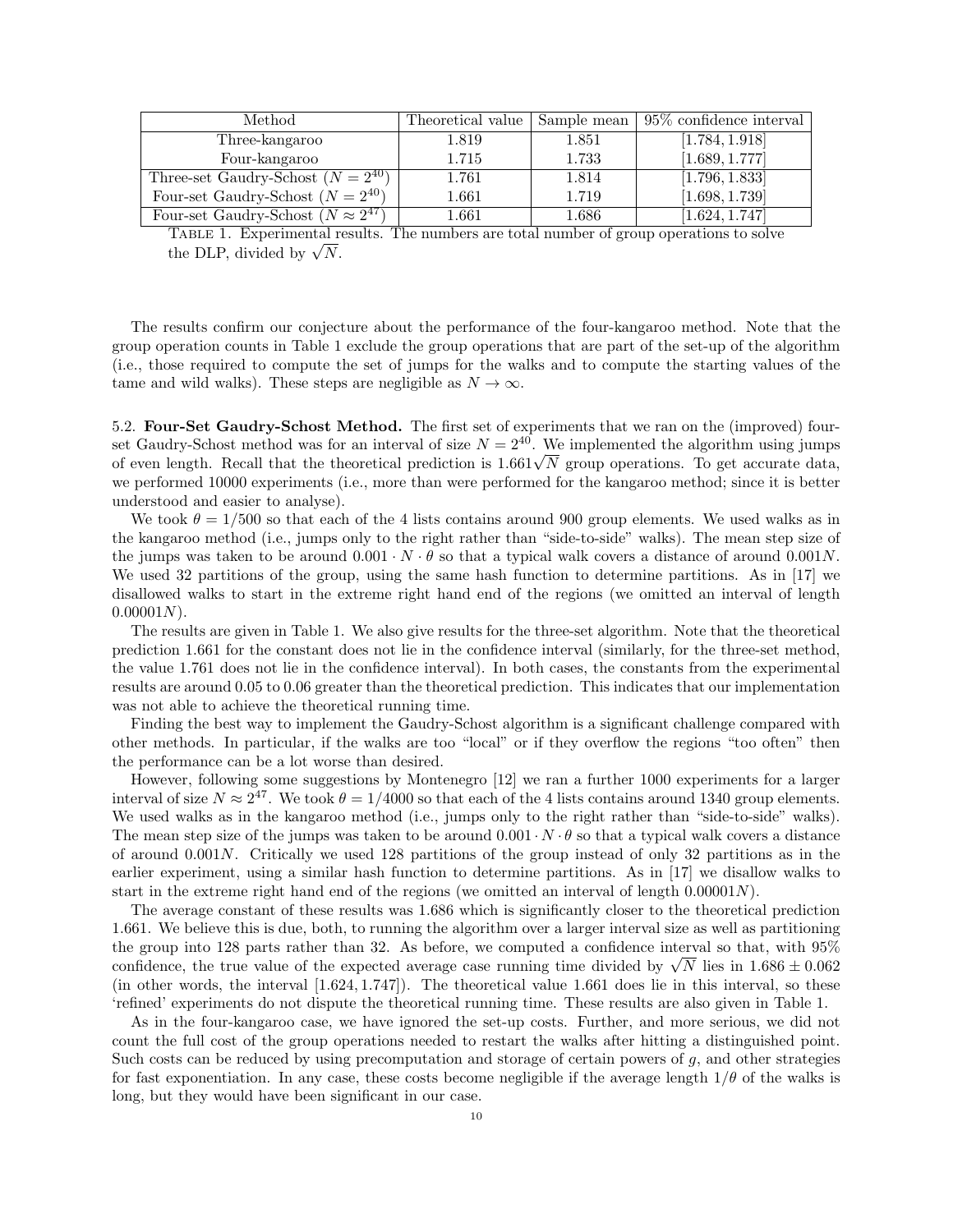The running times can probably be slightly improved by taking different choices of parameters, as was shown by our refined experiment. To conclude, though the four-set Gaudry-Schost algorithm is, asymptotically and in theory, superior to the four-kangaroo method, it may be more difficult to realise this improvement in practice for relatively small groups.

## 6. Conclusions

We have given two methods that improve the solution of the DLP in an interval in an arbitrary group. At most two inversions in the group are needed, so our methods are applicable in groups such as  $\mathbb{F}_p^*$  where inversion is slow. For the discrete logarithm problem in elliptic curve groups one would prefer the methods of [4].

Our experimental results confirm that the algorithms work well in practice and that one can solve the Our experimental results confirm that the algorithms work well in practice and that one can solve the discrete logarithm problem in an interval of size N in approximately  $1.686\sqrt{N}$  group operations. This is a discrete logarithm problem in an interval of size N in approximately 1.686 $\sqrt{N}$  group operations. The kangaroo significant improvement over the previous methods, which required  $2\sqrt{N}$  group operations. The kangaroo method is straightforward to implement and so is probably the preferred choice in practice for smaller intervals. There are some subtleties when parallelising the kangaroo method (see [16] for discussion) whereas the Gaudry-Schost method is easy to parallelise (see [6, 17]). Thus the Gaudry-Schost methods seem the preferred methods when parallelising and/or for larger intervals.

### **REFERENCES**

- [1] D. Boneh, E.-J. Goh and K. Nissim, Evaluating 2-DNF Formulas on Ciphertexts, in J. Kilian (ed.), TCC 2005, Springer LNCS 3378 (2005) 325–341.
- [2] J. H. Cheon, Security Analysis of the Strong Diffie-Hellman Problem, in S. Vaudenay (ed.), EUROCRYPT 2006, Springer LNCS 4004 (2006) 1–11.
- [3] S. D. Galbraith and R. S. Ruprai, An improvement to the Gaudry-Schost algorithm for multidimensional discrete logarithm problems, in M. Parker (ed.), Twelfth IMA International Conference on Cryptography and Coding, Cirencester, Springer LNCS 5921 (2009) 368–382.
- [4] S. D. Galbraith and R. S. Ruprai, Using Equivalence Classes to Accelerate Solving the Discrete Logarithm Problem in a Short Interval, in P. Q. Nguyen and D. Pointcheval (eds.), PKC 2010, Springer LNCS 6056 (2010) 368–383.
- [5] S. D. Galbraith and M. Holmes, A non-uniform birthday problem with applications to discrete logarithms, Preprint (2010).
- [6] P. Gaudry and E. Schost, A low-memory parallel version of Matsuo, Chao and Tsujii's algorithm, in D. A. Buell (ed.), ANTS VI, Springer LNCS 3076 (2004) 208–222.
- [7] R. Gennaro, An Improved Pseudo-random Generator Based on Discrete Log, in M. Bellare (ed.), CRYPTO 2000, Springer LNCS 1880 (2000) 469–481.
- [8] K. Gopalakrishnan, N. Thériault, and C. Z. Yao, Solving Discrete Logarithms from Partial Knowledge of the Key, in K. Srinathan, C. P. Rangan, and M. Yung, (eds.), INDOCRYPT 2007, Springer LNCS 4859 (2007) 224–237.
- [9] D. Jao and K. Yoshida, Boneh-Boyen signatures and the Strong Diffie-Hellman problem, in H. Shacham and B. Waters (eds.), Pairing 2009, Springer LNCS 5671 (2009) 1–16.
- [10] C. H. Lim and P. J. Lee, A Key Recovery Attack on Discrete Log-based Schemes Using a Prime Order Subgroup, in B. S. Kaliski Jr. (ed.), CRYPTO 1997, Springer LNCS 1294 (1997) 249–263.
- [11] R. Montenegro and P. Tetali, How long does it take to catch a wild kangaroo? STOC 2009, ACM (2009) 553–560.
- [12] R. Montenegro, Remarks about random walks in the Gaudry-Schost algorithm, Emails 4 January and 5 January 2011.
- [13] S. Patel and G. Sundaram, An Efficient Discrete Log Pseudo Random Generator, in H. Krawczyk (ed.), CRYPTO 1998, Springer LNCS 1462 (1998) 304–317.
- [14] S. Pohlig and M. Hellman, An improved algorithm for computing logarithms over GF(p) and its cryptographic significance, IEEE Trans. Inf. Theory, 24 (1978) 106–110.
- [15] J. M. Pollard, Monte Carlo methods for index computation mod p, Mathematics of Computation, 32, No. 143 (1978) 918–924.
- [16] J. M. Pollard, Kangaroos, Monopoly and discrete logarithms, Journal of Cryptology, 13 (2000) 437–447.
- [17] R. S. Ruprai, Improvements to the Gaudry-Schost Algorithm for Multidimensional discrete logarithm problems and Applications, PhD thesis, Royal Holloway University of London, 2009.
- [18] B. I. Selivanov, On waiting time in the scheme of random allocation of coloured particles, *Discrete Math. Appl.*, 5, No. 1 (1995) 73–82.
- [19] P. C. van Oorschot and M. J. Wiener, Parallel collision search with application to hash functions and discrete logarithms, In ACM Conference on Computer and Communications Security, (1994) 210–218.
- [20] P. C. van Oorschot and M. J. Wiener, On Diffie-Hellman Key Agreement with Short Exponents, in U. M. Maurer (ed.), EUROCRYPT 1996, Springer LNCS 1070 (1996) 332–343.
- [21] P. C. van Oorschot and M. J. Wiener, Parallel collision search with cryptanalytic applications, Journal of Cryptology, 12 (1999) 1–28.